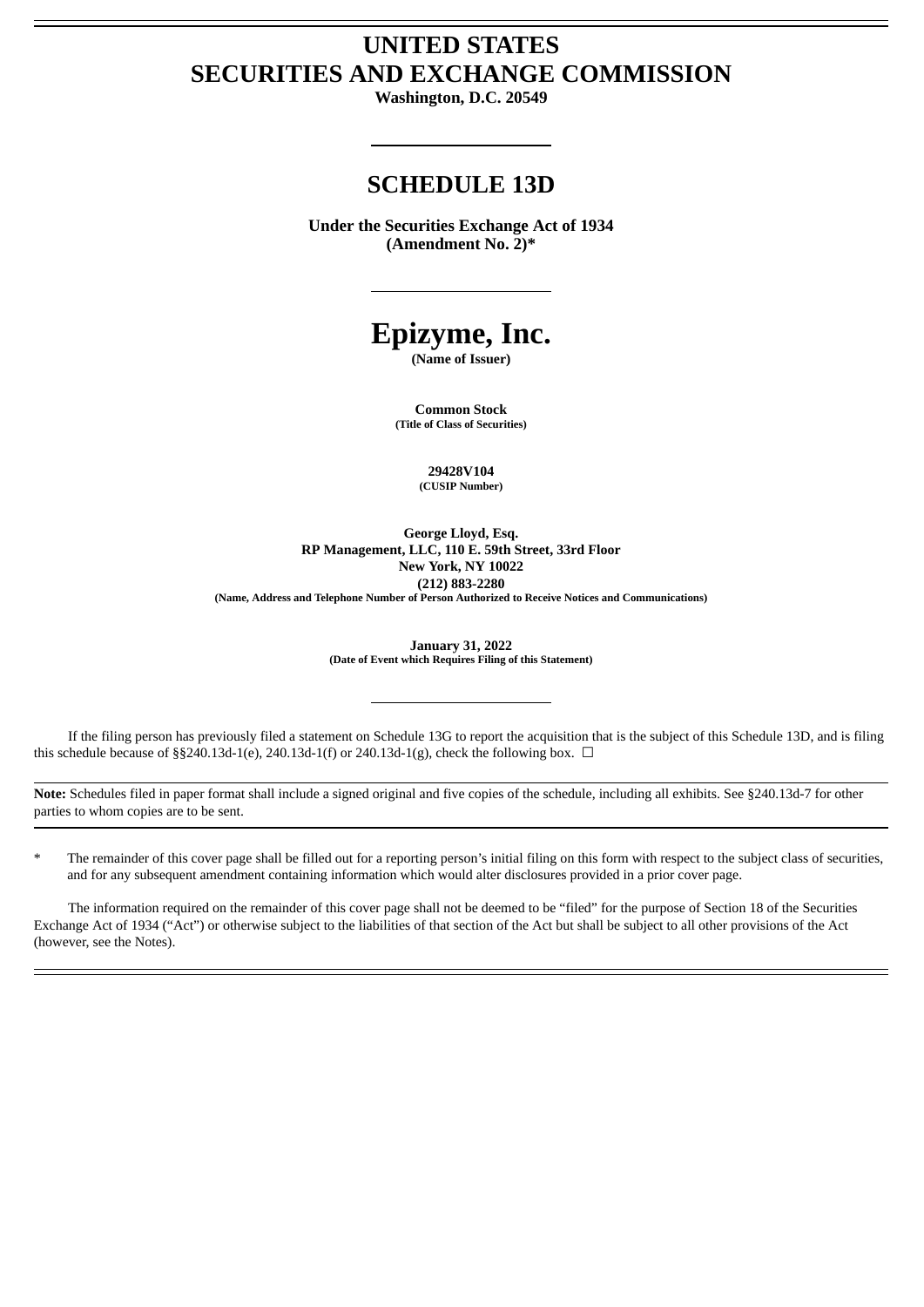|                                                                                             | $\mathbf{1}$                   | NAMES OF REPORTING PERSONS<br>I.R.S. IDENTIFICATION NOS. OF ABOVE PERSONS (ENTITIES ONLY) |    |                                                                       |  |  |  |
|---------------------------------------------------------------------------------------------|--------------------------------|-------------------------------------------------------------------------------------------|----|-----------------------------------------------------------------------|--|--|--|
|                                                                                             | RP Management, LLC             |                                                                                           |    |                                                                       |  |  |  |
|                                                                                             | 2                              | CHECK THE APPROPRIATE BOX IF A MEMBER OF A GROUP<br>(a) $\Box$<br>$(b) \boxtimes$         |    |                                                                       |  |  |  |
|                                                                                             | 3                              | <b>SEC USE ONLY</b>                                                                       |    |                                                                       |  |  |  |
| <b>SOURCE OF FUNDS</b><br>$\overline{4}$                                                    |                                |                                                                                           |    |                                                                       |  |  |  |
|                                                                                             |                                | AF                                                                                        |    |                                                                       |  |  |  |
| 5<br>CHECK BOX IF DISCLOSURE OF LEGAL PROCEEDINGS IS REQUIRED PURSUANT TO ITEM 2(e) or 2(f) |                                |                                                                                           |    |                                                                       |  |  |  |
|                                                                                             |                                | $\Box$                                                                                    |    |                                                                       |  |  |  |
|                                                                                             | 6                              |                                                                                           |    | <b>CITIZENSHIP OR PLACE OF ORGANIZATION</b>                           |  |  |  |
|                                                                                             |                                | Delaware                                                                                  |    |                                                                       |  |  |  |
|                                                                                             |                                |                                                                                           | 7  | <b>SOLE VOTING POWER</b>                                              |  |  |  |
|                                                                                             |                                |                                                                                           |    |                                                                       |  |  |  |
|                                                                                             |                                | <b>NUMBER OF</b><br><b>SHARES</b>                                                         | 8  | $\overline{0}$<br><b>SHARED VOTING POWER</b>                          |  |  |  |
|                                                                                             |                                | <b>BENEFICIALLY</b><br><b>OWNED BY</b>                                                    |    |                                                                       |  |  |  |
|                                                                                             |                                | <b>EACH</b>                                                                               |    | 34, 367, 495                                                          |  |  |  |
|                                                                                             |                                | <b>REPORTING</b><br><b>PERSON</b>                                                         | 9  | <b>SOLE DISPOSITIVE POWER</b>                                         |  |  |  |
|                                                                                             |                                | WITH                                                                                      |    | $\overline{0}$                                                        |  |  |  |
|                                                                                             |                                |                                                                                           | 10 | SHARED DISPOSITIVE POWER                                              |  |  |  |
|                                                                                             |                                |                                                                                           |    | 34, 367, 495                                                          |  |  |  |
|                                                                                             | 11                             |                                                                                           |    | AGGREGATE AMOUNT BENEFICIALLY OWNED BY EACH REPORTING PERSON          |  |  |  |
|                                                                                             |                                | 34, 367, 495                                                                              |    |                                                                       |  |  |  |
|                                                                                             | 12                             |                                                                                           |    | CHECK BOX IF THE AGGREGATE AMOUNT IN ROW (11) EXCLUDES CERTAIN SHARES |  |  |  |
|                                                                                             |                                | $\Box$                                                                                    |    |                                                                       |  |  |  |
| PERCENT OF CLASS REPRESENTED BY AMOUNT IN ROW (11)<br>13                                    |                                |                                                                                           |    |                                                                       |  |  |  |
|                                                                                             |                                | 21.1%                                                                                     |    |                                                                       |  |  |  |
|                                                                                             | TYPE OF REPORTING PERSON<br>14 |                                                                                           |    |                                                                       |  |  |  |
|                                                                                             |                                |                                                                                           |    |                                                                       |  |  |  |
|                                                                                             |                                | HC, IA                                                                                    |    |                                                                       |  |  |  |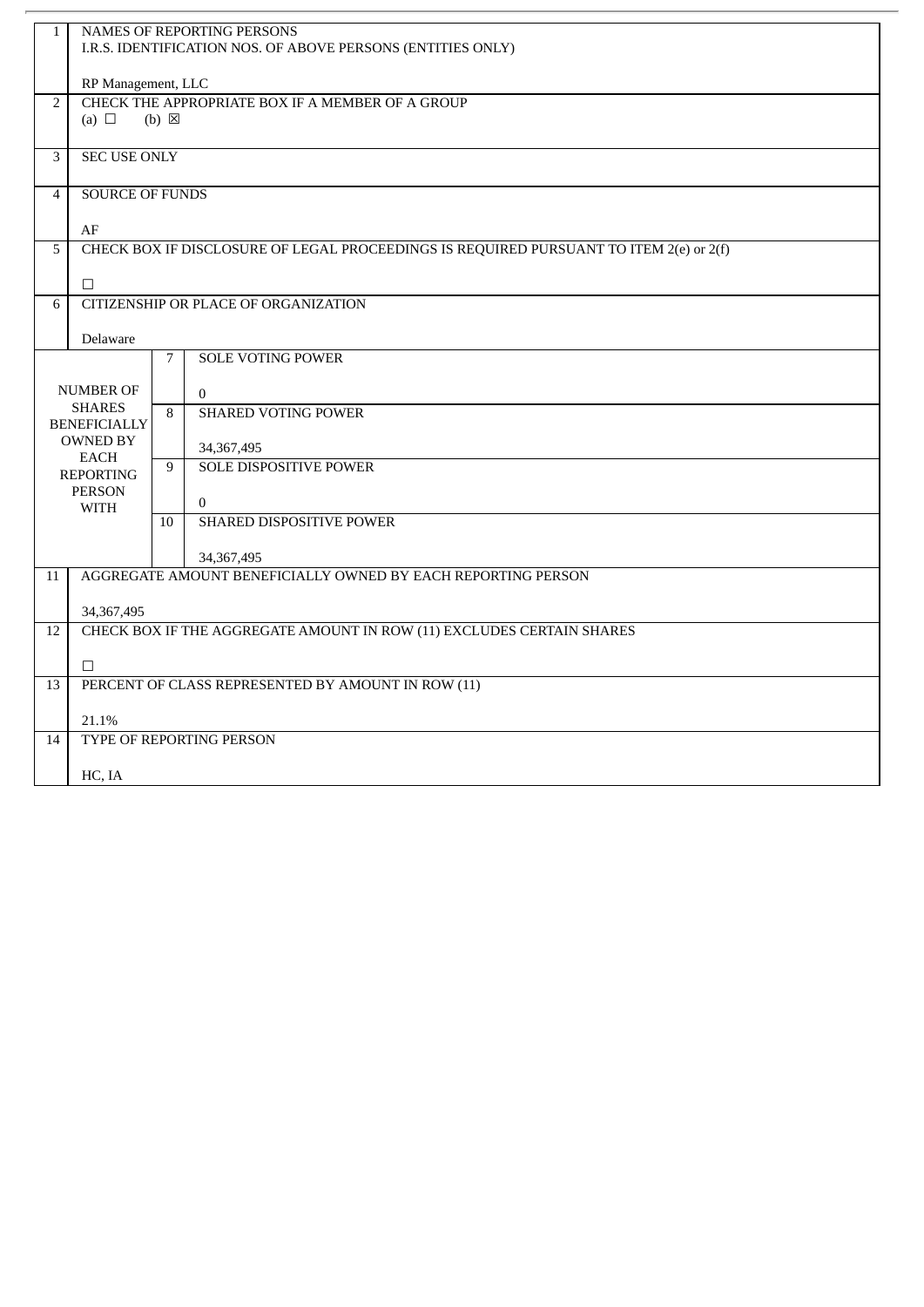| <b>SEC USE ONLY</b><br>3 |  |  |  |
|--------------------------|--|--|--|
|                          |  |  |  |
|                          |  |  |  |
|                          |  |  |  |
|                          |  |  |  |
|                          |  |  |  |
|                          |  |  |  |
|                          |  |  |  |
|                          |  |  |  |
|                          |  |  |  |
|                          |  |  |  |
|                          |  |  |  |
|                          |  |  |  |
|                          |  |  |  |
|                          |  |  |  |
|                          |  |  |  |
|                          |  |  |  |
|                          |  |  |  |
|                          |  |  |  |
|                          |  |  |  |
|                          |  |  |  |
|                          |  |  |  |
|                          |  |  |  |
|                          |  |  |  |
|                          |  |  |  |
|                          |  |  |  |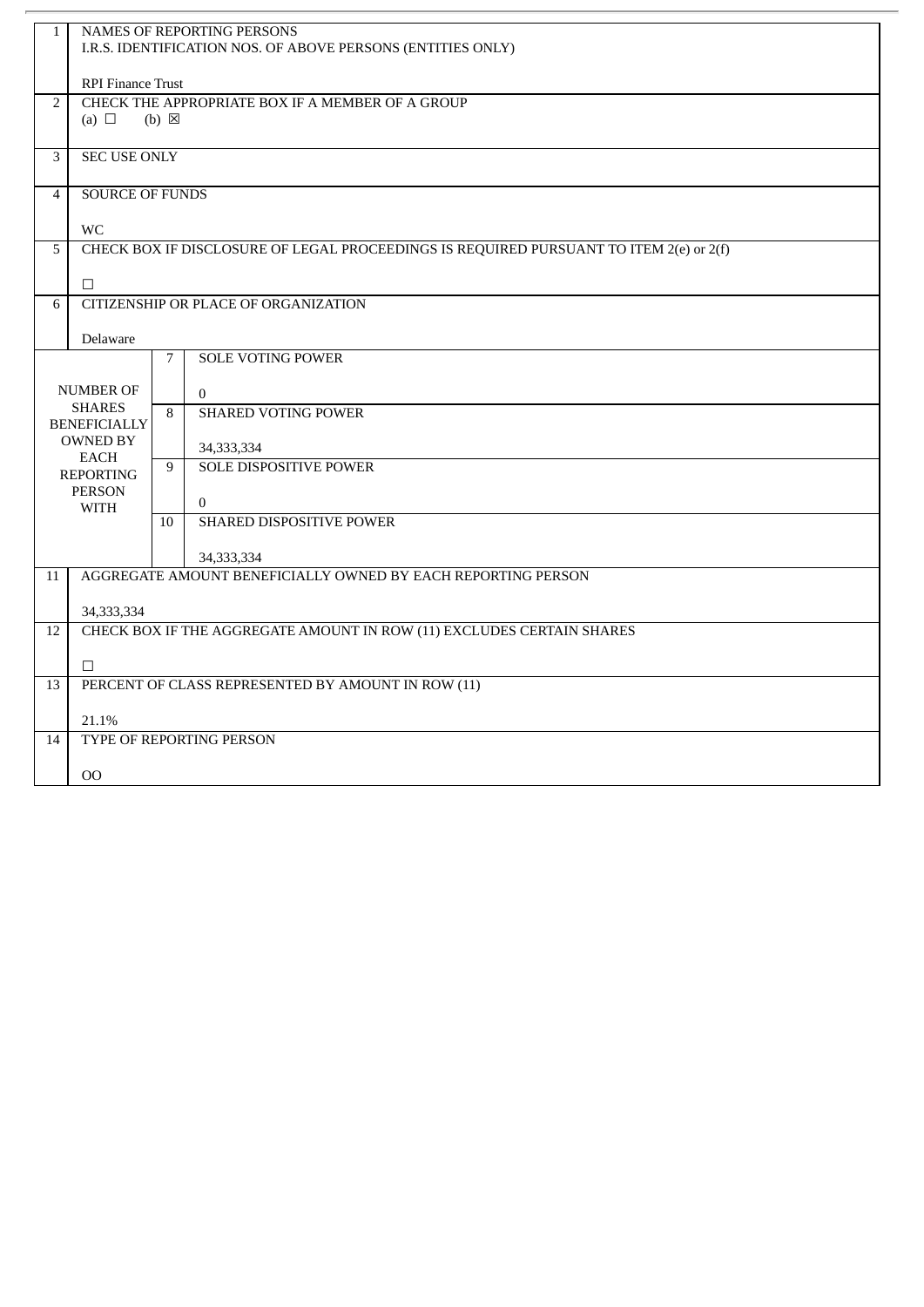| $\mathbf{1}$                                                       | NAMES OF REPORTING PERSONS<br>I.R.S. IDENTIFICATION NOS. OF ABOVE PERSONS (ENTITIES ONLY) |                                                                                        |  |  |  |  |
|--------------------------------------------------------------------|-------------------------------------------------------------------------------------------|----------------------------------------------------------------------------------------|--|--|--|--|
|                                                                    | Royalty Pharma Investments 2019 ICAV                                                      |                                                                                        |  |  |  |  |
| CHECK THE APPROPRIATE BOX IF A MEMBER OF A GROUP<br>$\overline{2}$ |                                                                                           |                                                                                        |  |  |  |  |
|                                                                    | (a) $\Box$                                                                                | $(b)$ $\boxtimes$                                                                      |  |  |  |  |
| 3                                                                  | <b>SEC USE ONLY</b>                                                                       |                                                                                        |  |  |  |  |
| $\overline{4}$                                                     | <b>SOURCE OF FUNDS</b>                                                                    |                                                                                        |  |  |  |  |
|                                                                    |                                                                                           |                                                                                        |  |  |  |  |
| <b>WC</b><br>5                                                     |                                                                                           | CHECK BOX IF DISCLOSURE OF LEGAL PROCEEDINGS IS REQUIRED PURSUANT TO ITEM 2(e) or 2(f) |  |  |  |  |
|                                                                    |                                                                                           |                                                                                        |  |  |  |  |
|                                                                    | $\Box$                                                                                    |                                                                                        |  |  |  |  |
| 6                                                                  |                                                                                           | <b>CITIZENSHIP OR PLACE OF ORGANIZATION</b>                                            |  |  |  |  |
| Ireland                                                            |                                                                                           |                                                                                        |  |  |  |  |
|                                                                    |                                                                                           | $\overline{7}$<br><b>SOLE VOTING POWER</b>                                             |  |  |  |  |
|                                                                    | <b>NUMBER OF</b>                                                                          | $\overline{0}$                                                                         |  |  |  |  |
|                                                                    | <b>SHARES</b>                                                                             | <b>SHARED VOTING POWER</b><br>8                                                        |  |  |  |  |
|                                                                    | <b>BENEFICIALLY</b><br><b>OWNED BY</b>                                                    |                                                                                        |  |  |  |  |
|                                                                    | EACH                                                                                      | 34, 333, 334<br><b>SOLE DISPOSITIVE POWER</b><br>9                                     |  |  |  |  |
|                                                                    | <b>REPORTING</b><br><b>PERSON</b>                                                         |                                                                                        |  |  |  |  |
|                                                                    | WITH                                                                                      | $\overline{0}$                                                                         |  |  |  |  |
|                                                                    |                                                                                           | SHARED DISPOSITIVE POWER<br>10                                                         |  |  |  |  |
|                                                                    |                                                                                           | 34, 333, 334                                                                           |  |  |  |  |
| 11                                                                 |                                                                                           | AGGREGATE AMOUNT BENEFICIALLY OWNED BY EACH REPORTING PERSON                           |  |  |  |  |
|                                                                    | 34,333,334                                                                                |                                                                                        |  |  |  |  |
| 12                                                                 |                                                                                           | CHECK BOX IF THE AGGREGATE AMOUNT IN ROW (11) EXCLUDES CERTAIN SHARES                  |  |  |  |  |
|                                                                    |                                                                                           |                                                                                        |  |  |  |  |
| 13                                                                 | п                                                                                         | PERCENT OF CLASS REPRESENTED BY AMOUNT IN ROW (11)                                     |  |  |  |  |
|                                                                    |                                                                                           |                                                                                        |  |  |  |  |
|                                                                    | 21.1%                                                                                     |                                                                                        |  |  |  |  |
| 14                                                                 | TYPE OF REPORTING PERSON                                                                  |                                                                                        |  |  |  |  |
|                                                                    | 00                                                                                        |                                                                                        |  |  |  |  |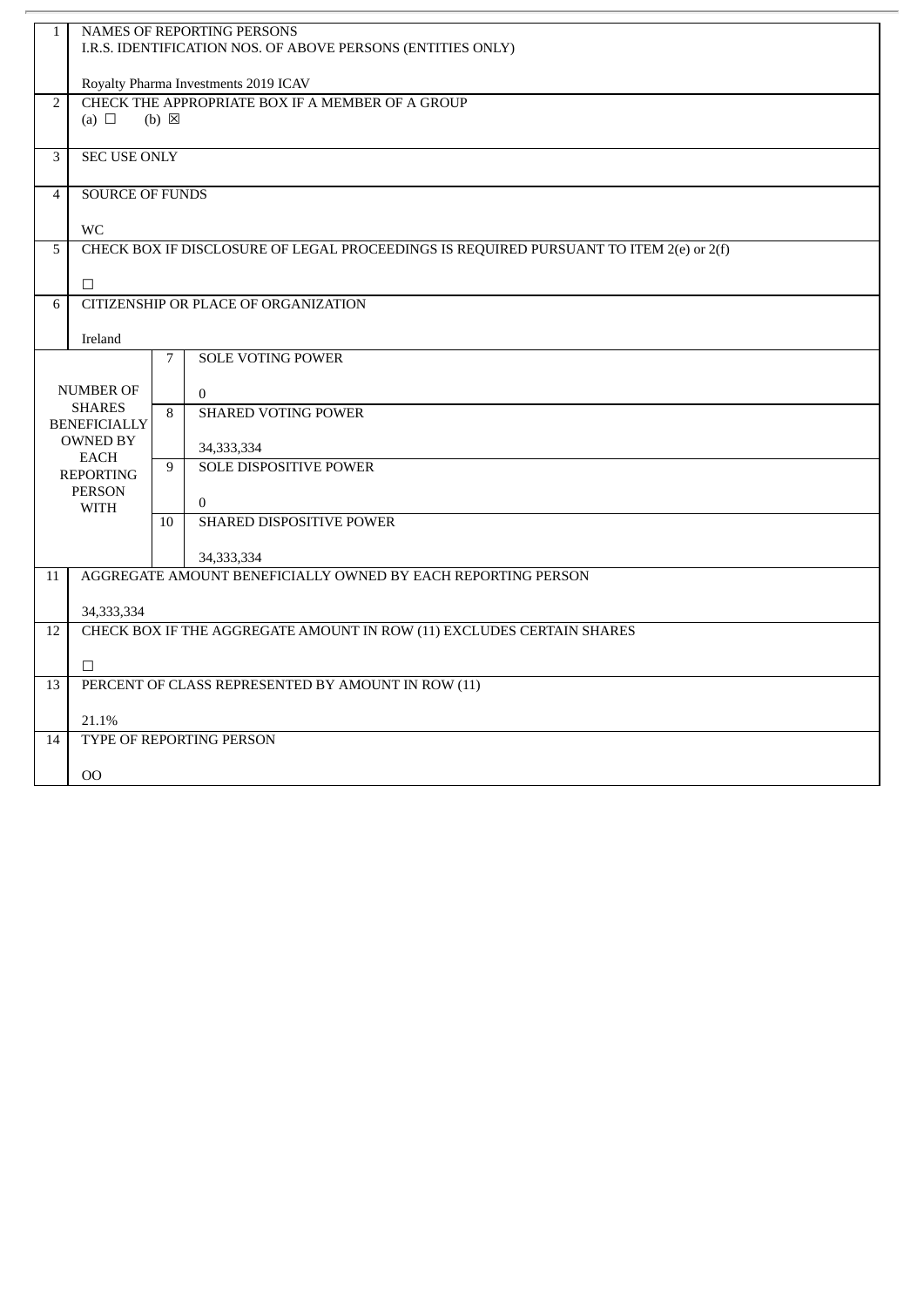| $\mathbf{1}$                                                                                | NAMES OF REPORTING PERSONS<br>I.R.S. IDENTIFICATION NOS. OF ABOVE PERSONS (ENTITIES ONLY) |  |  |  |  |
|---------------------------------------------------------------------------------------------|-------------------------------------------------------------------------------------------|--|--|--|--|
|                                                                                             | Pablo G. Legorreta                                                                        |  |  |  |  |
| CHECK THE APPROPRIATE BOX IF A MEMBER OF A GROUP<br>2                                       |                                                                                           |  |  |  |  |
|                                                                                             | (a) $\Box$<br>$(b) \boxtimes$                                                             |  |  |  |  |
|                                                                                             |                                                                                           |  |  |  |  |
| 3                                                                                           | <b>SEC USE ONLY</b>                                                                       |  |  |  |  |
| $\overline{4}$                                                                              | <b>SOURCE OF FUNDS</b>                                                                    |  |  |  |  |
|                                                                                             |                                                                                           |  |  |  |  |
|                                                                                             | AF                                                                                        |  |  |  |  |
| 5<br>CHECK BOX IF DISCLOSURE OF LEGAL PROCEEDINGS IS REQUIRED PURSUANT TO ITEM 2(e) or 2(f) |                                                                                           |  |  |  |  |
|                                                                                             |                                                                                           |  |  |  |  |
| 6                                                                                           | $\Box$<br>CITIZENSHIP OR PLACE OF ORGANIZATION                                            |  |  |  |  |
|                                                                                             |                                                                                           |  |  |  |  |
| The United States of America                                                                |                                                                                           |  |  |  |  |
|                                                                                             | <b>SOLE VOTING POWER</b><br>7                                                             |  |  |  |  |
|                                                                                             |                                                                                           |  |  |  |  |
|                                                                                             | <b>NUMBER OF</b><br>$\overline{0}$                                                        |  |  |  |  |
|                                                                                             | <b>SHARES</b><br><b>SHARED VOTING POWER</b><br>8<br><b>BENEFICIALLY</b>                   |  |  |  |  |
|                                                                                             | <b>OWNED BY</b>                                                                           |  |  |  |  |
|                                                                                             | 34, 367, 495<br><b>EACH</b><br>9<br><b>SOLE DISPOSITIVE POWER</b>                         |  |  |  |  |
|                                                                                             | <b>REPORTING</b>                                                                          |  |  |  |  |
|                                                                                             | <b>PERSON</b><br>$\theta$                                                                 |  |  |  |  |
|                                                                                             | <b>WITH</b><br>SHARED DISPOSITIVE POWER<br>10 <sup>1</sup>                                |  |  |  |  |
|                                                                                             |                                                                                           |  |  |  |  |
|                                                                                             | 34, 367, 495                                                                              |  |  |  |  |
| 11                                                                                          | AGGREGATE AMOUNT BENEFICIALLY OWNED BY EACH REPORTING PERSON                              |  |  |  |  |
|                                                                                             |                                                                                           |  |  |  |  |
|                                                                                             | 34, 367, 495<br>CHECK BOX IF THE AGGREGATE AMOUNT IN ROW (11) EXCLUDES CERTAIN SHARES     |  |  |  |  |
| 12                                                                                          |                                                                                           |  |  |  |  |
|                                                                                             | $\Box$                                                                                    |  |  |  |  |
| 13                                                                                          | PERCENT OF CLASS REPRESENTED BY AMOUNT IN ROW (11)                                        |  |  |  |  |
|                                                                                             |                                                                                           |  |  |  |  |
|                                                                                             | 21.1%                                                                                     |  |  |  |  |
| 14                                                                                          | TYPE OF REPORTING PERSON                                                                  |  |  |  |  |
|                                                                                             |                                                                                           |  |  |  |  |
|                                                                                             | HC, IN                                                                                    |  |  |  |  |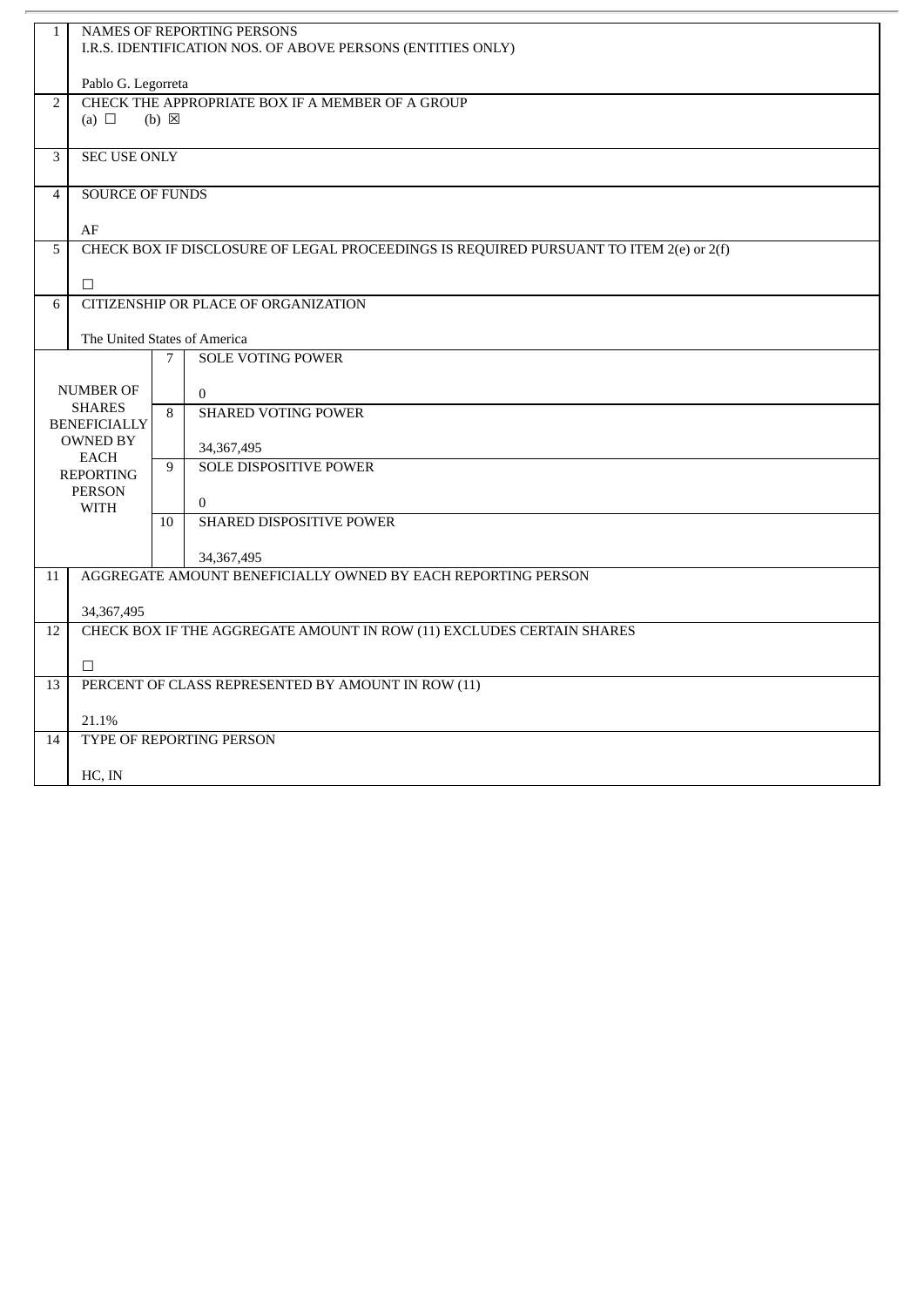## **Item 1. Security and Issuer**

Reference is made to the statement on Schedule 13D jointly filed with the Securities and Exchange Commission (the "Commission") by RP Management, LLC ("RP Management"), RPI Finance Trust ("RPIFT"), and Pablo G. Legorreta (collectively, the "Reporting Persons") with respect to the Common Stock, \$0.0001 par value (the "Common Stock") of Epizyme, Inc., a Delaware corporation (the "Issuer") on November 18, 2019, as amended on February 21, 2021 (the "Original Schedule 13D"). Except as expressly provided herein, this Amendment No. 2 to Schedule 13D ("Amendment No. 2") does not modify any of the information previously reported in the Original Schedule 13D. The principal executive offices of the Issuer are located at 400 Technology Square, Cambridge, MA 02139.

# **Item 2. Identity and Background**

*Item 2 of the Original Schedule 13D is hereby amended and restated in its entirety as follows:*

- (a) This statement on Schedule 13D is being jointly filed by RP Management, LLC ("RP Management"), RPI Finance Trust ("RPIFT"), Pablo G. Legorreta and Royalty Pharma Investments 2019 ICAV ("RPI 2019 ICAV" and collectively with RP Management, RPIFT, and Mr. Legorreta, the "Reporting Persons"). The Reporting Persons are filing jointly, and the agreement among them to file jointly is attached hereto as Exhibit A and incorporated herein by reference. The execution and filing of such joint filing agreement shall not be construed as an admission that the Reporting Persons are a group, or have agreed to act as a group.
- (b) The address of the principal business and principal office of each of the Reporting Persons is c/o RP Management, LLC, 110 E. 59th Street, 33rd Floor, New York, NY 10022.
- (c) The principal business of RP Management is to act as the manager of RPIFT and RPI 2019 ICAV and investment vehicles that invest in RPIFT and RPI 2019 ICAV. The principal business of each of RPIFT and RPI 2019 ICAV is to invest in pharmaceutical, biopharmaceutical, medical and/or healthcare assets, including royalties, and equity, debt and hybrid securities of companies in the pharmaceutical, biopharmaceutical, medical and/or healthcare industries, as an investment vehicle managed by RP Management. Mr. Legorreta is the chief executive officer, beneficial owner and sole manager of RP Management. Mr. Legorreta and RP Management may be deemed to have beneficial ownership under Section 13 of the Securities Exchange Act of 1934 (the "Exchange Act"), as amended, of the securities beneficially owned by RPIFT and RPI 2019 ICAV. Pursuant to Exchange Act Rule 13d-4, RP Management and Mr. Legorreta declare that the filing of this statement on Schedule 13D shall not be deemed an admission by either or both of them that they are, for the purposes of Section 13 of the Securities Exchange Act of 1934, as amended, the beneficial owner of any securities covered by this statement on Schedule 13D.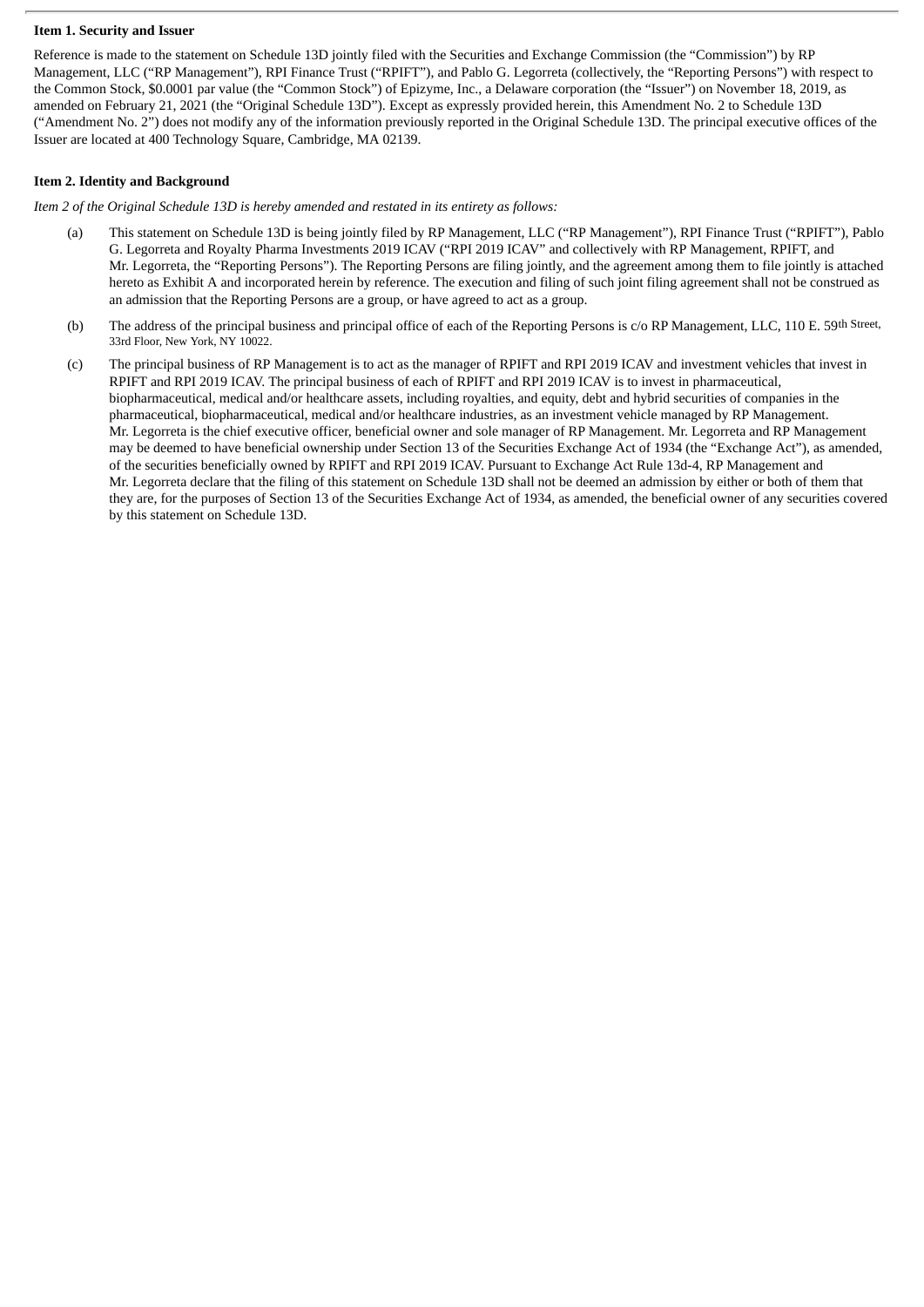- (d) None of the Reporting Persons have been convicted in a criminal proceeding (excluding traffic violations or similar misdemeanors) during the past five years.
- (e) None of the Reporting Persons have been a party to any civil proceeding of a judicial or administrative body of competent jurisdiction as a result of which such person was or is subject to a judgment, decree or final order enjoining future violations of, or prohibiting or mandating activities subject to, federal or state securities laws or finding any violation with respect to such laws during the last five years.
- (f) RP Management is a Delaware limited liability company, RPIFT is a Delaware statutory trust, RPI 2019 ICAV is an Irish collective assetmanagement vehicle and Mr. Legorreta is a citizen of the United States of America.

### **Item 3. Source and Amount of Funds or Other Consideration**

*Item 3 of the Original Schedule 13D is hereby amended and restated in its entirety as follows:*

On November 6, 2019, RPIFT acquired 6,666,667 shares of Common Stock (the "Shares") and a three-year warrant to purchase 2,500,000 shares of Common Stock (the "Warrant" and together with the Shares, the "Securities") in a private placement pursuant to that certain Purchase Agreement, dated November 4, 2019, by and between RPIFT and the Issuer (the "Purchase Agreement"). The aggregate purchase price paid by RPIFT to the Issuer for the Securities and other assets acquired pursuant to the Purchase Agreement was \$100,000,000. The source of funds for the purchase of the Securities was the working capital of RPIFT. Additionally, pursuant to the Purchase Agreement, the Issuer had the option to sell an additional \$50 million of Common Stock to Royalty Pharma until May 6, 2021 at a maximum price of \$20.00 per share, provided that the ten-day volume-weighted average trading price of the Common Stock for the ten consecutive trading days immediately preceding the date on which the Issuer exercises such right must be greater than \$8.00 per share. The Issuer exercised this option on December 30, 2019 and on February 11, 2020, the Issuer issued and sold to RPIFT 2,500,000 shares of Common Stock (the "Put Shares") at a price of \$20.00 per share. The source of funds for the purchase of the Put Shares was the working capital of RPIFT.

On January 31, 2021, RPI 2019 ICAV acquired an additional 22,666,667 shares of common stock (the "Public Offering Shares") from the underwriter in an underwritten public offering conducted by the Issuer that closed on January 31, 2022 (the "Public Offering"). The source of funds for the purchase of the Public Offering Shares was the working capital of RPI 2019 ICAV.

On November 6, 2019, Mr. Legorreta was granted an option to purchase 34,408 shares of the Issuer's common stock, in connection with Mr. Legorreta's election to the board of directors of the Issuer. This option vested as to 25% on November 6, 2020 and continues to vest as to an additional 2.0833% of the shares at the end of each successive month following November 6, 2020 until the fourth anniversary of the grant date. Within 60 days after January 31, 2022, such option is vested and exercisable with respect to 20,058 shares of the Issuer's common stock.

On May 29, 2020, Mr. Legorreta was granted an option to purchase 14,103 shares of the Issuer's common stock, in connection with Mr. Legorreta's continued service on the board of directors of the Issuer (together with the option described in the foregoing paragraph, the "Director Options"). Such option vested in full on May 29, 2021.

### **Item 4. Purpose of Transaction**

*Item 4 of the Original Schedule 13D is hereby amended and restated in its entirety as follows:*

RPIFT acquired the Securities and the Put Shares for investment purposes. RPI 2019 ICAV acquired the Public Offering Shares for investment purposes. The Reporting Persons intend to review their investment in the Issuer on a continuing basis and expect to engage in discussions with management and the board of directors of the Issuer concerning the business, operations, governance, strategy, capitalization, ownership and future plans of the Issuer.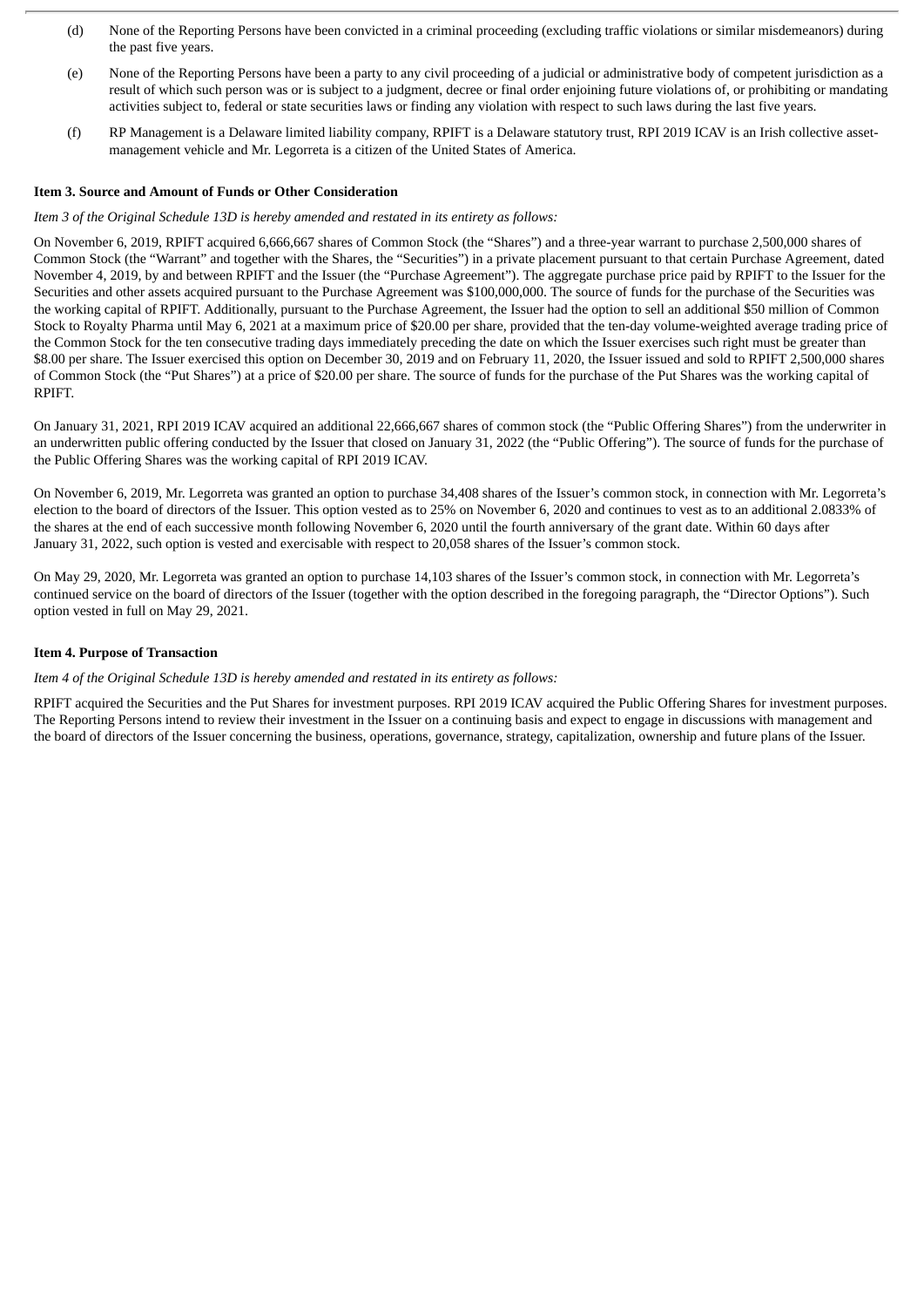The Reporting Persons may change their plans or proposals in the future. Depending on various factors including, without limitation, the Issuer's financial position, strategic direction, business and prospects, anticipated future developments, existing and anticipated market conditions from time to time, actions taken by the management and board of directors of the Issuer, price levels of the Common Stock, general economic conditions and regulatory matters, the Reporting Persons may in the future take such actions with respect to its investment in the Issuer as it deems appropriate including, without limitation, purchasing additional Common Stock or other securities of the Issuer, exercising the Warrant in whole or in part, selling some or all of their Common Stock or engaging in short selling of or any hedging or similar transaction with respect to the Common Stock, to the extent permitted under applicable law. Any such transactions, if they occur at all, may take place at any time and without prior notice. Additionally, in connection with the acquisition of the Securities by RPIFT, the Issuer increased the size of its board of directors by one and appointed Mr. Legorreta, designated by RPIFT, to serve as a Class III member of its board of directors.

Except for the foregoing, the Reporting Persons do not have, as of the date of this filing, any plans or proposals that relate to or would result in any of the actions or events specified in clauses (a) through (j) of Item 4 of Schedule 13D. The Reporting Persons reserve the right to change their intention with respect to any or all of the matters referred to in this Item 4.

# **Item 5. Interest in Securities of the Issuer**

- (a) The responses to Items 7-13 of the cover pages of this Schedule 13D are incorporated by reference herein. The percentage of the Issuer's Common Stock beneficially owned by the Reporting Persons is based on 162,764,195 shares of Common Stock outstanding as of February 1, 2022, as disclosed in the Issuer's prospectus supplement dated January 26, 2022, filed with the Securities and Exchange Commission on January 28, 2022, the shares of Common Stock subject to the Warrant, and the Shares beneficially owned by the Reporting Persons.
- (b) The responses to Items 7-13 of the cover pages of this Schedule 13D are incorporated by reference herein. The percentage of the Issuer's Common Stock beneficially owned by the Reporting Persons is based on 162,764,195 shares of Common Stock outstanding as of February 1, 2022, as disclosed in the Issuer's prospectus supplement dated January 26, 2022, filed with the Securities and Exchange Commission on January 28, 2022.
- (c) Any exercise of the Director Options, when vested, or sale of the shares issuable upon exercise shall be at the direction of RP Management and the proceeds of the sale of the shares issuable upon exercise shall be delivered to RP Management. The proceeds of the sale of the shares issuable under the Director Options will be offset against the management fee payable to RP Management by certain indirect owners of RPIFT, all of which are managed by RP Management.
- (d) Except as set forth in this Schedule 13D, to the knowledge of the Reporting Persons, no person had the right to receive or the power to direct the receipt of dividends from, or the proceeds from the sale of, Shares covered by this Schedule 13D.
- (e) Not applicable.

#### **Item 6. Contracts, Arrangements, Understandings or Relationships with Respect to Securities of the Issuer**

In connection with the Public Offering, RPIFT and Mr. Legorreta each executed an agreement (a "Lock-Up Agreement") with the underwriter of the Public Offering not to directly or indirectly offer, sell, contract to sell, pledge or otherwise dispose of, or enter into any transaction that is designed to, or might reasonably be expected to, result in the disposition (whether by actual disposition or effective economic disposition due to cash settlement or otherwise) any shares of the Issuer's capital stock or securities exchangeable or exercisable for or convertible into shares of the Issuer's capital stock, establish or increase a put equivalent position or liquidate or decrease a call equivalent position with respect to any shares of the Issuer's capital stock or securities exchangeable or exercisable for or convertible into shares of the Issuer's capital stock, or publicly announce any intention to do any of the foregoing, in each case until March 27, 2022.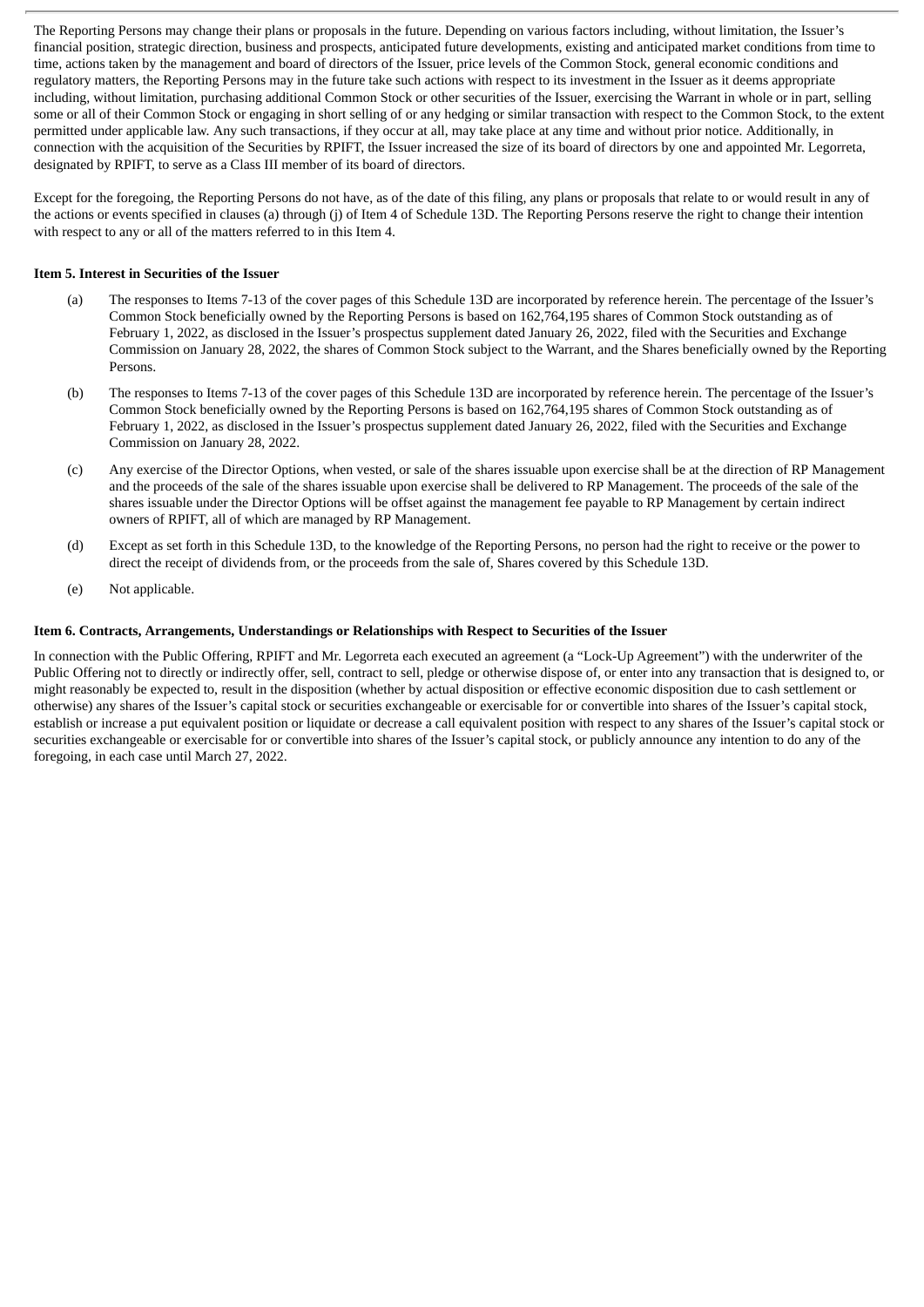Except for the Lock-Up Agreements or as otherwise set forth in this Schedule 13D, to the knowledge of the Reporting Persons, there are no contracts, arrangements, understandings or relationships among the persons named in Item 2 or between such persons and any other person with respect to any Shares. The response to Item 5(c) of this Schedule 13D and the description of the Warrant set forth in Item 3 of this Schedule 13D are incorporated by reference herein.

### **Item 7. Materialto be Filed as Exhibits**

No changes to Item 7 of the Original Schedule 13D are made by this Amendment No. 2, except that the Joint Filing Agreement of the Reporting Persons filed as Exhibit A to the Original Schedule 13D is replaced by the Joint Agreement attached hereto as Exhibit A.

#### *Signature*

After reasonable inquiry and to the best of my knowledge and belief, I certify that the information set forth in this statement is true, complete and *correct.*

|                  | <b>RP Management, LLC</b>                                              |
|------------------|------------------------------------------------------------------------|
| February 1, 2022 | /s/ Pablo G. Legorreta<br>$\rm\,By:$<br><b>Chief Executive Officer</b> |
|                  | <b>RPI Finance Trust</b>                                               |
| February 1, 2022 | By: RP Management, LLC, its Administrator                              |
|                  | /s/ Pablo G. Legorreta<br>By:<br><b>Chief Executive Officer</b>        |
|                  | <b>Royalty Pharma Investments 2019 ICAV</b>                            |
| February 1, 2022 | By: /s/ Pablo G. Legorreta<br>Director                                 |
|                  | Pablo G. Legorreta                                                     |
| February 1, 2022 | /s/ Pablo G. Legorreta<br>$\mathbf{By:}$                               |

The original statement shall be signed by each person on whose behalf the statement is filed or his authorized representative. If the statement is signed on behalf of a person by his authorized representative (other than an executive officer or general partner of the filing person), evidence of the representative's authority to sign on behalf of such person shall be filed with the statement: provided, however, that a power of attorney for this purpose which is already on file with the Commission may be incorporated by reference. The name and any title of each person who signs the statement shall be typed or printed beneath his signature.

#### **Footnotes:**

**Attention: Intentional misstatements or omissions of fact constitute Federal criminal violations (See 18 U.S.C. 1001)**